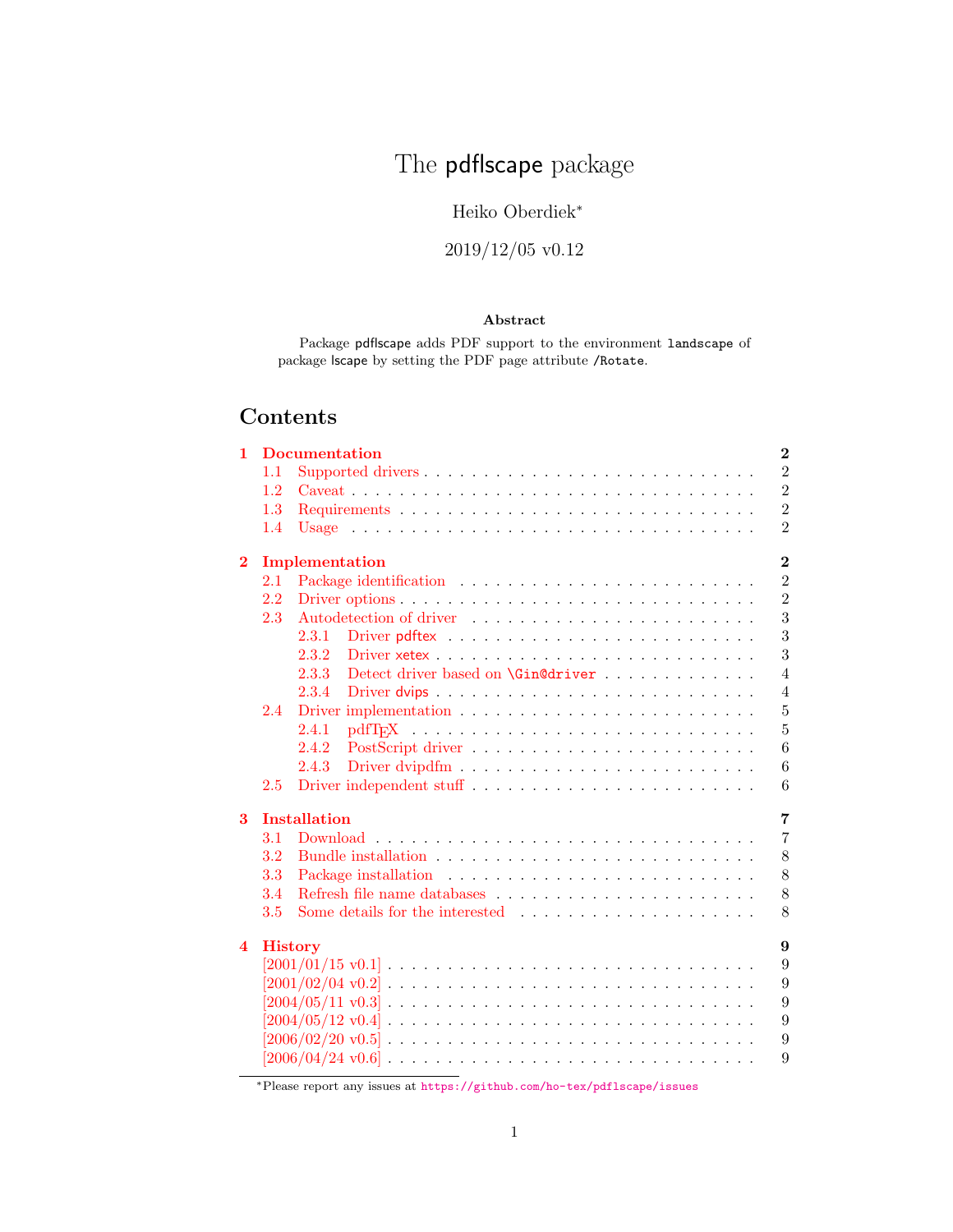| 5 Index                                                                                                           |  |
|-------------------------------------------------------------------------------------------------------------------|--|
| $[2019/12/05 \text{ v}0.12] \ldots \ldots \ldots \ldots \ldots \ldots \ldots \ldots \ldots \ldots \ldots 10$      |  |
|                                                                                                                   |  |
|                                                                                                                   |  |
| $[2007/10/21 \text{ v}0.9] \ldots \ldots \ldots \ldots \ldots \ldots \ldots \ldots \ldots \ldots \ldots 9$        |  |
| $[2007/04/17 \text{ v}0.8] \ldots \ldots \ldots \ldots \ldots \ldots \ldots \ldots \ldots \ldots \ldots 9$        |  |
| $[2007/04/11 \text{ v}0.7] \ldots \ldots \ldots \ldots \ldots \ldots \ldots \ldots \ldots \ldots \ldots \ldots 9$ |  |

# <span id="page-1-0"></span>1 Documentation

### <span id="page-1-1"></span>1.1 Supported drivers

- pdftex,luatex
- dvips, dvipsone, pctex32, pctexps (and other drivers that provide a non-empty \Gin@PS@raw)
- dvipdfm

#### <span id="page-1-2"></span>1.2 Caveat

Depending on the configuration Ghostscript adds a guessed rotation entry by its own. This can lead to two /Rotate entries per page. To prevent this behaviour set the parameter AutoRotatePages to /None, eg:

ps2pdf -dAutoRotatePages=/None

#### <span id="page-1-3"></span>1.3 Requirements

- The package **lscape**.
- The package atbegshi for all drivers except pdftex,luatex.

### <span id="page-1-4"></span>1.4 Usage

Load this package instead of or after package lscape:

```
\usepackage{pdflscape}
\begin{landscape}. . . \end{landscape}
```
# <span id="page-1-5"></span>2 Implementation

## <span id="page-1-6"></span>2.1 Package identification

 $1 \langle *packet$ ackage $\rangle$ 

```
Package identification.
```

```
2 \NeedsTeXFormat{LaTeX2e}
```

```
3 \ProvidesPackage{pdflscape}%
```
4 [2019/12/05 v0.12 Display of landscape pages in PDF (HO)]

### <span id="page-1-7"></span>2.2 Driver options

<span id="page-1-9"></span><span id="page-1-8"></span>5 \let\PLS@option\@empty 6 \let\PLS@driver\@empty 7 \def\PLS@temp#1#2{%

<span id="page-1-12"></span><span id="page-1-10"></span><sup>8</sup> \DeclareOption{#1}{%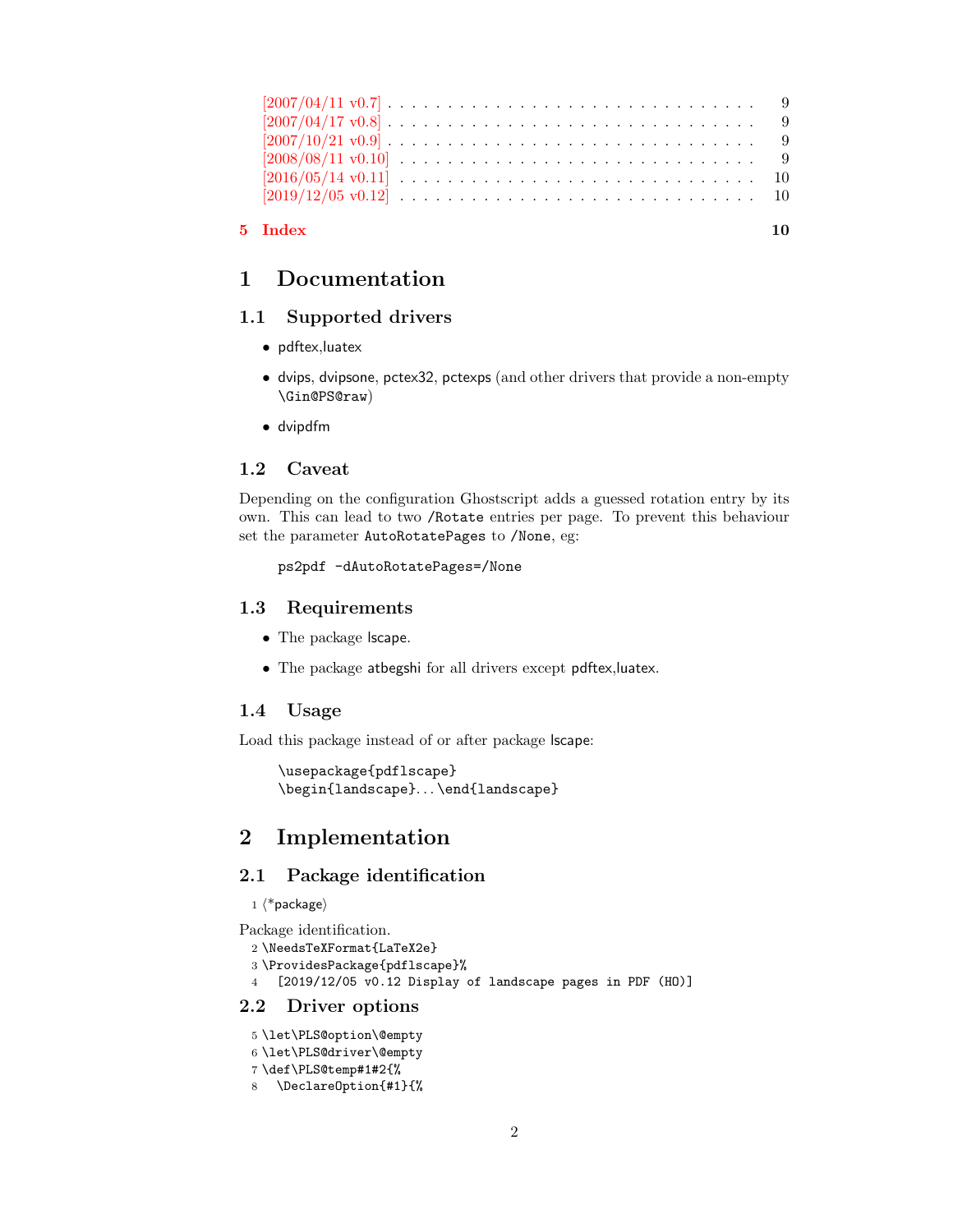```
9 \let\PLS@option\CurrentOption
10 \def\PLS@driver{#2}%
11 }%
12 }
13 \PLS@temp{pdftex}{pdftex}
14 \PLS@temp{luatex}{pdftex}
15 \PLS@temp{dvips}{dvips}
16 \PLS@temp{dvipsone}{dvips}
17 \PLS@temp{pctexps}{dvips}
18 \PLS@temp{dvipdfm}{dvipdfm}
19 \PLS@temp{dvipdfmx}{dvipdfm}
20 \PLS@temp{xetex}{dvipdfm}
21 \let\PLS@temp\@empty
22 \DeclareOption*{%
23 \ifx\PLS@temp\@empty
24 \let\PLS@temp\CurrentOption
25 \else
26 \edef\PLS@temp{\PLS@temp,\CurrentOption}%
27 \overrightarrow{fi}28 }
29 \ProcessOptions*
30 \ifx\PLS@option\@empty
31 \else
32 \expandafter\PassOptionsToPackage\expandafter{\PLS@option}{lscape}%
33 \fi
34 \ifx\PLS@temp\@empty
35 \else
36 \expandafter\PassOptionsToPackage\expandafter{\PLS@temp}{lscape}%
37 \fi
38 \RequirePackage{iftex}[2019/11/07]%
39 \RequirePackage{lscape}
```
### <span id="page-2-40"></span><span id="page-2-39"></span><span id="page-2-38"></span><span id="page-2-22"></span><span id="page-2-21"></span><span id="page-2-12"></span><span id="page-2-7"></span><span id="page-2-6"></span><span id="page-2-0"></span>2.3 Autodetection of driver

#### <span id="page-2-1"></span>2.3.1 Driver pdftex

```
40 \def\PLS@temp{pdftex}
41 \ifpdf
42 \ifx\PLS@driver\@empty
43 \let\PLS@driver\PLS@temp
44 \PackageInfo{pdflscape}{Auto-detected driver: \PLS@temp}%
45 \fi
46 \ifx\PLS@driver\PLS@temp
47 \else
48 \PackageError{pdflscape}{%
49 The driver option '\PLS@option' is not compatible\MessageBreak
50 with pdfTeX in PDF mode, using driver 'pdftex' instead%
51 }\@ehc
52 \let\PLS@driver\PLS@temp
53 \fi
54 \fi
```
### <span id="page-2-25"></span><span id="page-2-18"></span><span id="page-2-17"></span><span id="page-2-3"></span><span id="page-2-2"></span>2.3.2 Driver xetex

```
55 \def\PLS@temp{dvipdfm}
```

```
56 \ifxetex
```

```
57 \ifx\PLS@driver\@empty
```

```
58 \let\PLS@driver\PLS@temp
```

```
59 \PackageInfo{pdflscape}{%
```

```
60 Auto-detected driver: \PLS@temp\space(xetex)%
```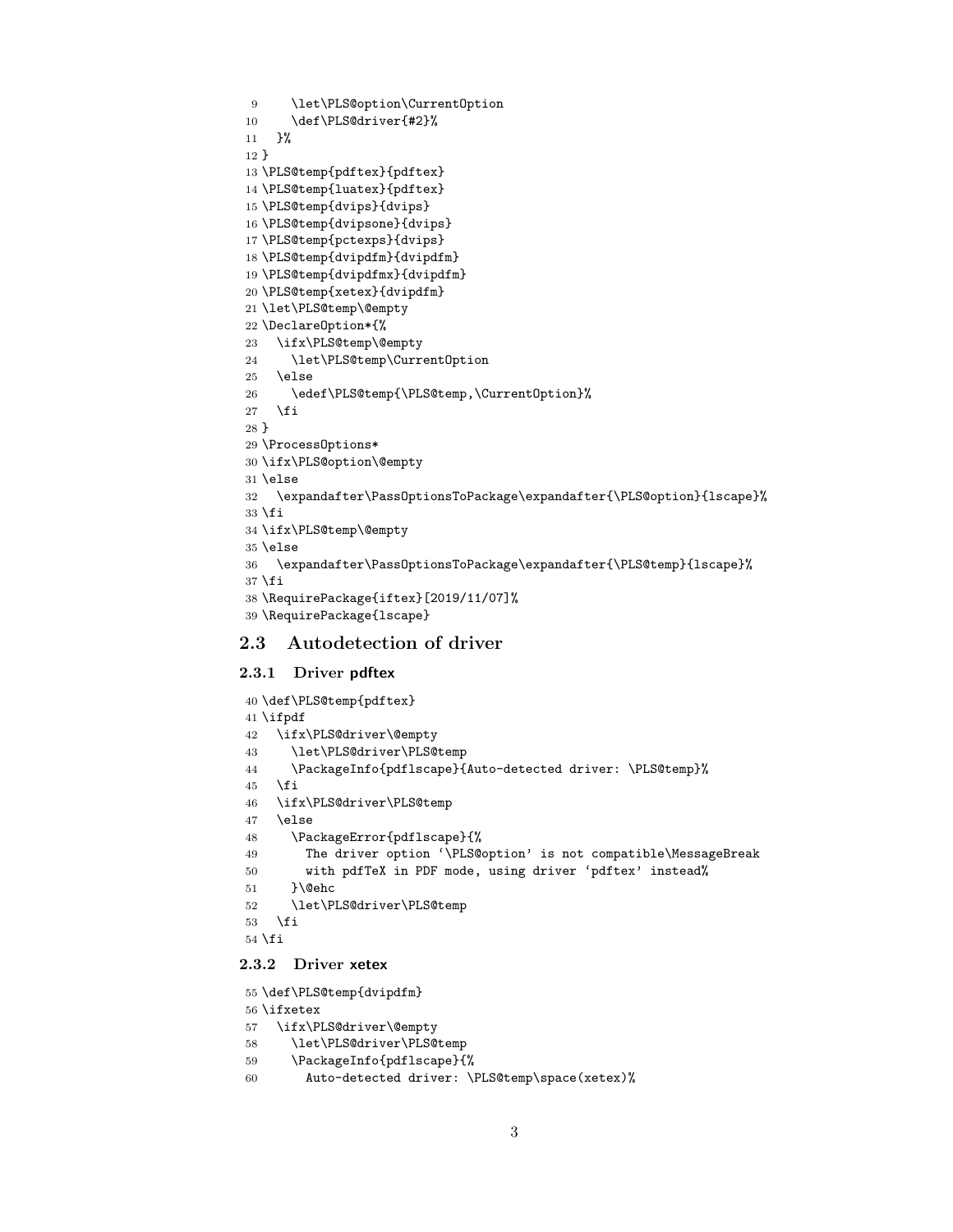<span id="page-3-13"></span><span id="page-3-12"></span><span id="page-3-11"></span> }%  $\overrightarrow{fi}$  \ifx\PLS@driver\PLS@temp \else \PackageError{pdflscape}{% The driver option '\PLS@option' is not compatible\MessageBreak with XeTeX, using driver for XeTeX (dvipdfm) instead% }\@ehc \let\PLS@driver\PLS@temp  $\overline{f}$ \fi

#### <span id="page-3-17"></span><span id="page-3-2"></span><span id="page-3-0"></span>2.3.3 Detect driver based on \Gin@driver

```
72 \def\PLS@temp#1#2{%
73 \ifx\PLS@driver\@empty
74 \begingroup
75 \def\PLS@temp{#1.def}%
76 \expandafter\endgroup
77 \ifx\PLS@temp\Gin@driver
78 \def\PLS@driver{#2}%
79 \PackageInfo{pdflscape}{%
80 Auto-detected driver: \PLS@driver\space(#1)%
81 }%
82 \fi
83 \fi
84 }
85 \PLS@temp{dvipdfm}{dvipdfm}
86 \PLS@temp{dvipdfmx}{dvipdfm}
87 \PLS@temp{dvips}{dvips}
88 \PLS@temp{dvipsone}{dvips}
89 \PLS@temp{pctexps}{dvips}
```
#### <span id="page-3-27"></span><span id="page-3-26"></span><span id="page-3-25"></span><span id="page-3-24"></span><span id="page-3-23"></span><span id="page-3-1"></span>2.3.4 Driver dvips

```
90 \ifx\PLS@driver\@empty
91 \def\PLS@temp{dvips}%
92 \ifnum 1=0\ifx\Gin@PS@raw\@undefined
93 \else
94 \ifx\Gin@PS@raw\relax
95 \else
96 \ifx\Gin@PS@raw\@empty
97 \else
98 1%99 \qquad \qquad \int fi
100 \quad \text{if}101 \qquad \qquad \text{if} \quad102 \quad \text{space}103 \let\PLS@driver\PLS@temp
104 \PackageInfo{pdflscape}{%
105 Auto-detected driver: \PLS@temp\space(PostScript)%
106 }%
107 \fi
108 \text{ t}109 \ifx\PLS@driver\@empty
110 \PackageError{pdflscape}{%
111 Neither pdfTeX, PostScript, nor dvipdfm driver found%
112 }\@ehc
113 \fi
```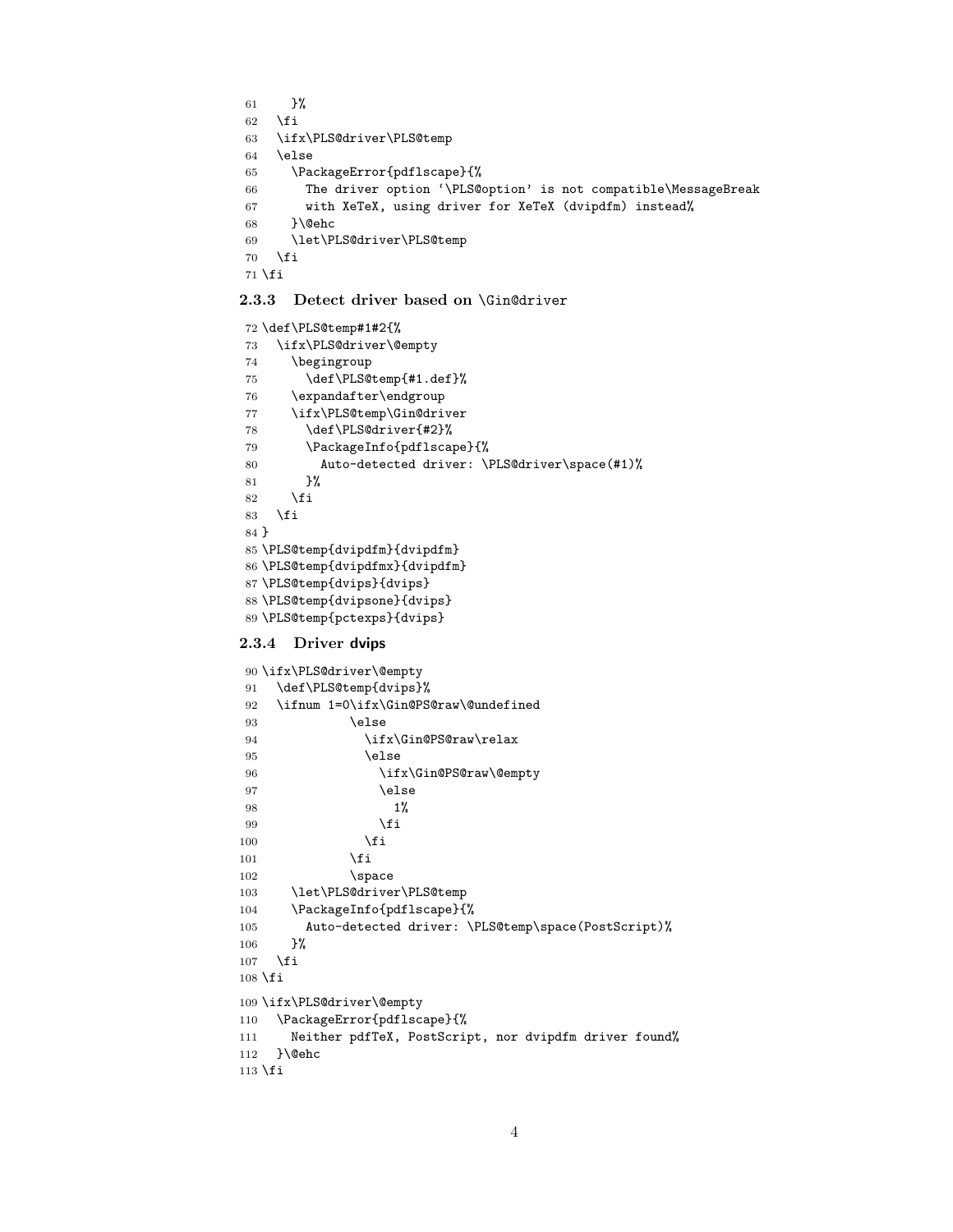### <span id="page-4-0"></span>2.4 Driver implementation

• \PLS@AddRotate #1

it expects the correct rotation number in #1 and implements the adding of the /Rotation entry in the /Page object of the current page.

• \PLS@RemoveRotate

it removes a previous /Rotate entry, if necessary.

### <span id="page-4-1"></span> $2.4.1$  pdfT<sub>F</sub>X

Not too nice is the global setting of \pdfpageattr. Perhaps this can be changed in future versions.

```
luatex compat.
114 \ifx\pdfpageattr\@undefined
115 \ifx\pdfvariable\@undefined\else
116 \protected\edef\pdfpageattr{\pdfvariable pageattr}
117 \fi
118 \fi
119 \def\PLS@temp{pdftex}
120 \ifx\PLS@temp\PLS@driver
121 \def\PLS@AddRotate#1{%
122 \ifnum#1=0 %
Already the default.
123 \else
124 \global\pdfpageattr\expandafter{%
125 \the\pdfpageattr
126 /Rotate #1%
127 }%
128 \fi
129 }%
Removes a /Rotate entry.
130 \def\PLS@RemoveRotate{%
131 \begingroup
132 \global\pdfpageattr\expandafter{\expandafter}%
133 \expandafter\PLS@@RemoveRotate
134 \the\pdfpageattr /Rotate\@nil
135 \endgroup
136 }%
137 \def\PLS@@RemoveRotate#1/Rotate#2\@nil{%
Append /Rotate free stuff to \pdfpageattr.
138 \global\pdfpageattr\expandafter{\the\pdfpageattr#1}%
139 \iint x \lvert 42\rvert \lvert 8Ready, because the detected /Rotate is part of the end marker: /Rotate\@nil
140 \else
```
<span id="page-4-18"></span><span id="page-4-16"></span><span id="page-4-15"></span><span id="page-4-14"></span><span id="page-4-7"></span><span id="page-4-3"></span><span id="page-4-2"></span>First read in the argument of /Rotate, then continue parsing.

```
141 \afterassignment\PLS@@RemoveRotate
142 \count0=#2\@nil
143 \fi
144 }%
145 \fi
```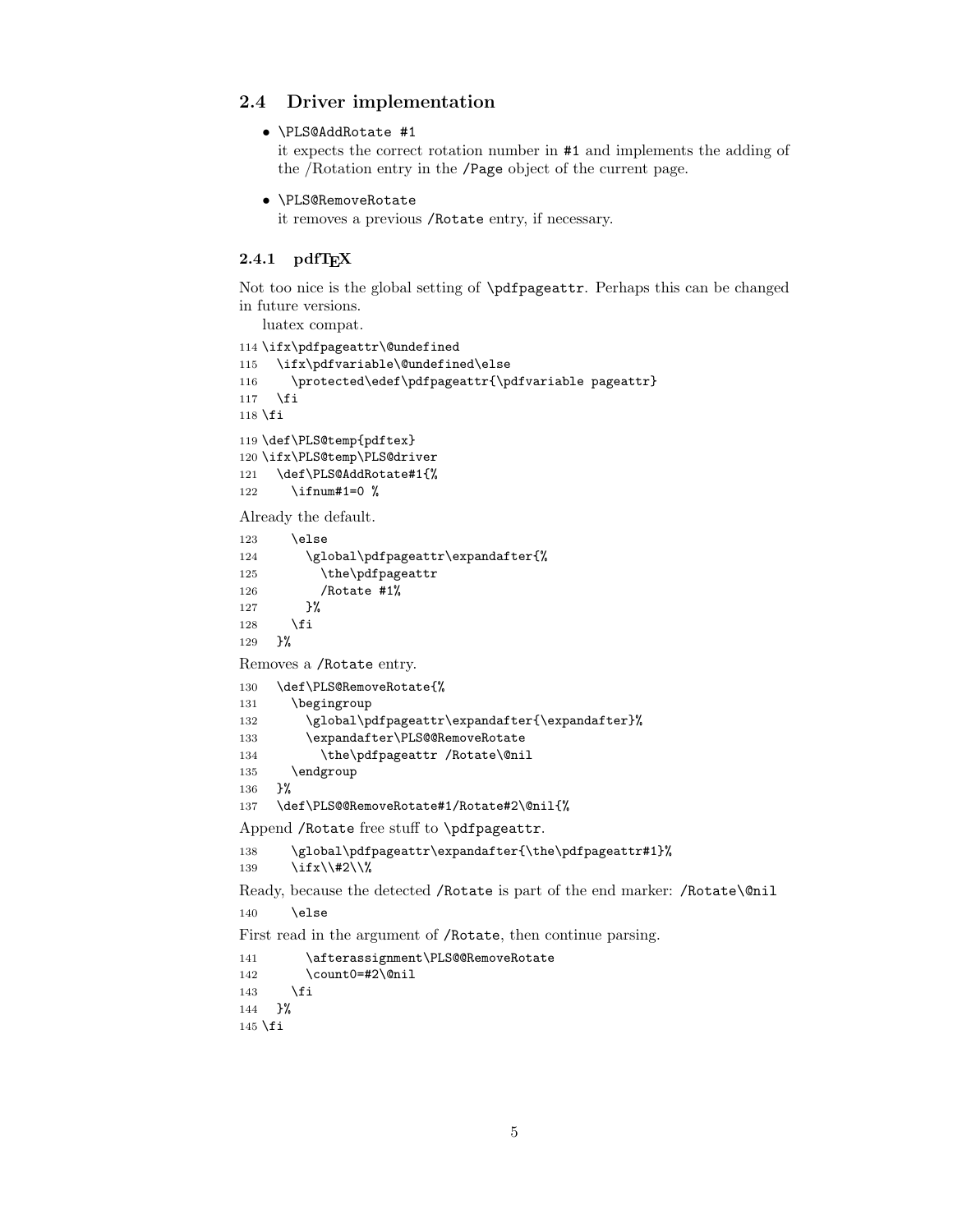#### <span id="page-5-0"></span>2.4.2 PostScript driver

```
146 \def\PLS@temp{dvips}
147 \ifx\PLS@temp\PLS@driver
148 \RequirePackage{atbegshi}%
149 \AtBeginShipout{\PLS@AtBeginShipout}%
150 \let\PLS@AtBeginShipout\@empty
151 \def\PLS@AddRotate#1{%
152 \ifnum#1=0 %
153 \else
154 \def\PLS@AtBeginShipout{%
155 \global\setbox\AtBeginShipoutBox\vbox{%
156 \Gin@PS@raw{%
157 [{ThisPage}\string<\string</Rotate #1\string>\string>%
158 /PUT pdfmark%
159 }%
160 \box\AtBeginShipoutBox
161 }%
162 }%
163 \setminusfi
164 }%
165 \def\PLS@RemoveRotate{\let\PLS@AtBeginShipout\@empty}%
166 \fi
```
#### <span id="page-5-10"></span><span id="page-5-4"></span><span id="page-5-1"></span>2.4.3 Driver dvipdfm

```
167 \def\PLS@temp{dvipdfm}
168 \ifx\PLS@temp\PLS@driver
169 \RequirePackage{atbegshi}%
170 \AtBeginShipout{\PLS@AtBeginShipout}%
171 \let\PLS@AtBeginShipout\@empty
172 \def\PLS@AddRotate#1{%
173 \ifnum#1=0 %
174 \else
175 \def\PLS@AtBeginShipout{%
176 \global\setbox\AtBeginShipoutBox\vbox{%
177 \special{pdf: put @thispage <</Rotate #1>>}%
178 \box\AtBeginShipoutBox
179 }%
180 }%
181 \fi
182 }%
183 \def\PLS@RemoveRotate{\let\PLS@AtBeginShipout\@empty}%
184 \text{ t}
```
### <span id="page-5-30"></span><span id="page-5-12"></span><span id="page-5-6"></span><span id="page-5-2"></span>2.5 Driver independent stuff

The landscape environment is extended by adding the correct /Rotate entries.

```
185 \g@addto@macro{\landscape}{\PLS@Rotate{90}}
186 \g@addto@macro{\endlandscape}{\PLS@Rotate{0}}
```
<span id="page-5-25"></span>\PLS@Rotate Main macro, that sets the /Rotate entry. Argument: any TeX number or nothing, that means zero. Driver independent. 187 \def\PLS@Rotate#1{% 188 \begingroup

1. Check and validate the argument.

```
189 \PLS@CheckAngle{#1}%
```

```
190 \expandafter\endgroup
```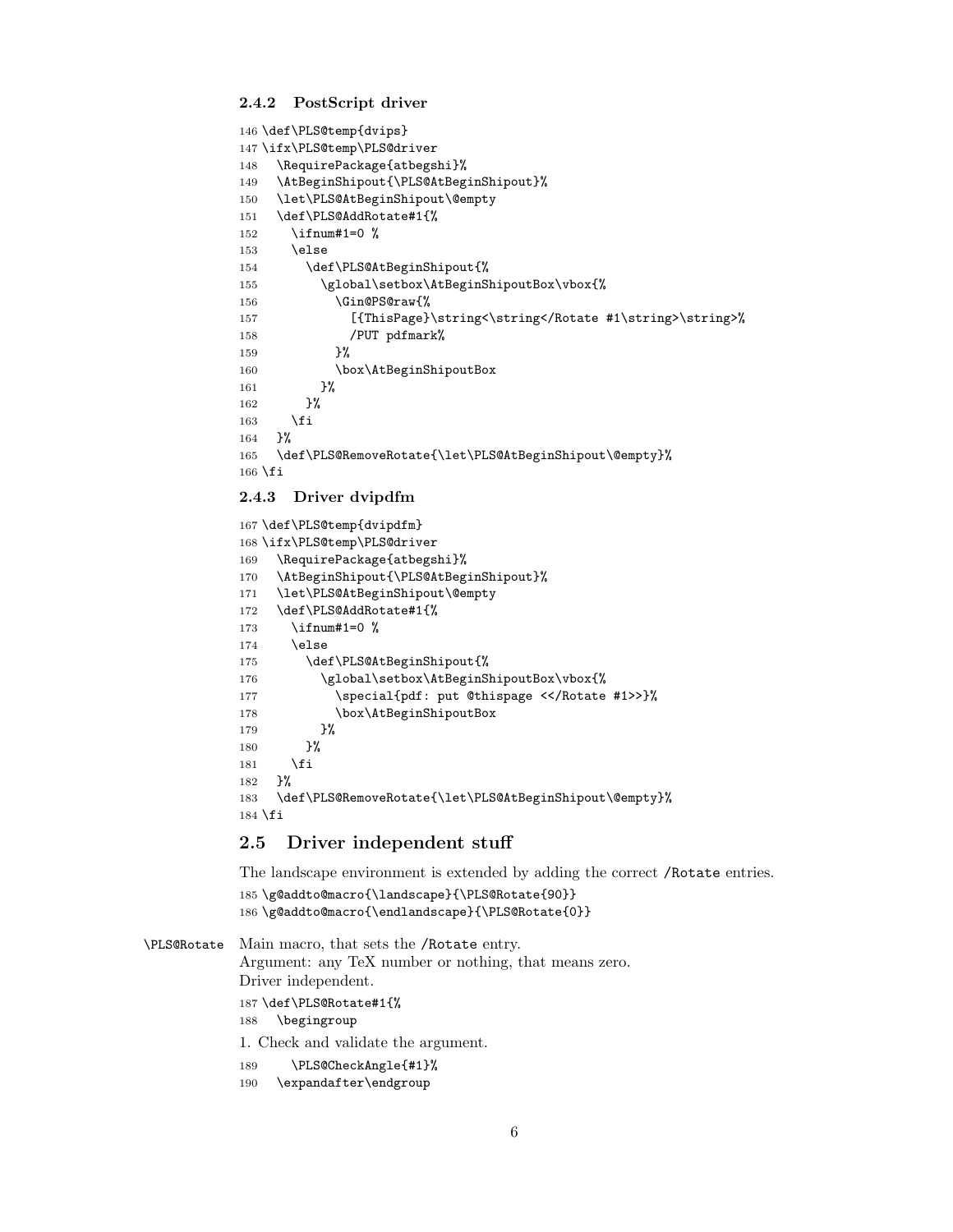```
2. Remove previous \Rotate entry.
                191 \expandafter\PLS@RemoveRotate
                3. Add /Rotate entry.
                192 \expandafter\PLS@AddRotate\expandafter{\the\count@}%
                193 }
\PLS@CheckAngle Validates the rotation angle.
                The result is stored in the count register \count@.
                Driver independent.
                194 \def\PLS@CheckAngle#1{%
                Nothing means zero:
                195 \ifx\\#1\\%
                196 \count@=0 %
                197 \else
                198 \count@=#1\relax
                199 \fi
                Normalize to interval -360 < \{\text{count@} < 360\}.
                200 \@whilenum\count@>359\do{\advance\count@ -360 }%
                201 \@whilenum\count@<-359\do{\advance\count@ 360 }%
                Check values: 0, +/-90, +/-180, +/-270202 \ifnum 1=0\ifnum\count@=0 \else
                203 \ifnum\count@=90 \else
                204 \ifnum\count@=-90 \else
                205 \ifnum\count@=180 \else
                206 \ifnum\count@=-180 \else
                207 \ifnum\count@=270 \else
                208 \ifnum\count@=-270 \else
                209 1\fi\fi\fi\fi\fi\fi\fi\fi\relax
                210 \PackageError{pdflscape}{%
                211 Invalid value \the\count@\space for /Rotate%
                212 }\@ehc
                213 \count@=0 %
                214 \overrightarrow{fi}215 }
                216 \langle /package\rangle
```
# <span id="page-6-19"></span><span id="page-6-18"></span><span id="page-6-17"></span><span id="page-6-16"></span><span id="page-6-15"></span><span id="page-6-14"></span><span id="page-6-13"></span><span id="page-6-12"></span><span id="page-6-11"></span><span id="page-6-10"></span><span id="page-6-5"></span><span id="page-6-3"></span><span id="page-6-0"></span>3 Installation

### <span id="page-6-1"></span>3.1 Download

Package. This package is available on CTAN<sup>[1](#page-6-2)</sup>:

[CTAN:macros/latex/contrib/pdflscape/pdflscape.dtx](https://ctan.org/tex-archive/macros/latex/contrib/pdflscape/pdflscape.dtx) The source file.

[CTAN:macros/latex/contrib/pdflscape/pdflscape.pdf](https://ctan.org/tex-archive/macros/latex/contrib/pdflscape/pdflscape.pdf) Documentation.

Bundle. All the packages of the bundle 'pdflscape' are also available in a TDS compliant ZIP archive. There the packages are already unpacked and the documentation files are generated. The files and directories obey the TDS standard.

[CTAN:install/macros/latex/contrib/pdflscape.tds.zip](http://mirrors.ctan.org/install/macros/latex/contrib/pdflscape.tds.zip)

TDS refers to the standard "A Directory Structure for T<sub>F</sub>X Files" ([CTAN:pkg/](http://ctan.org/pkg/tds) [tds](http://ctan.org/pkg/tds)). Directories with texmf in their name are usually organized this way.

<span id="page-6-2"></span><sup>1</sup>[CTAN:pkg/pdflscape](http://ctan.org/pkg/pdflscape)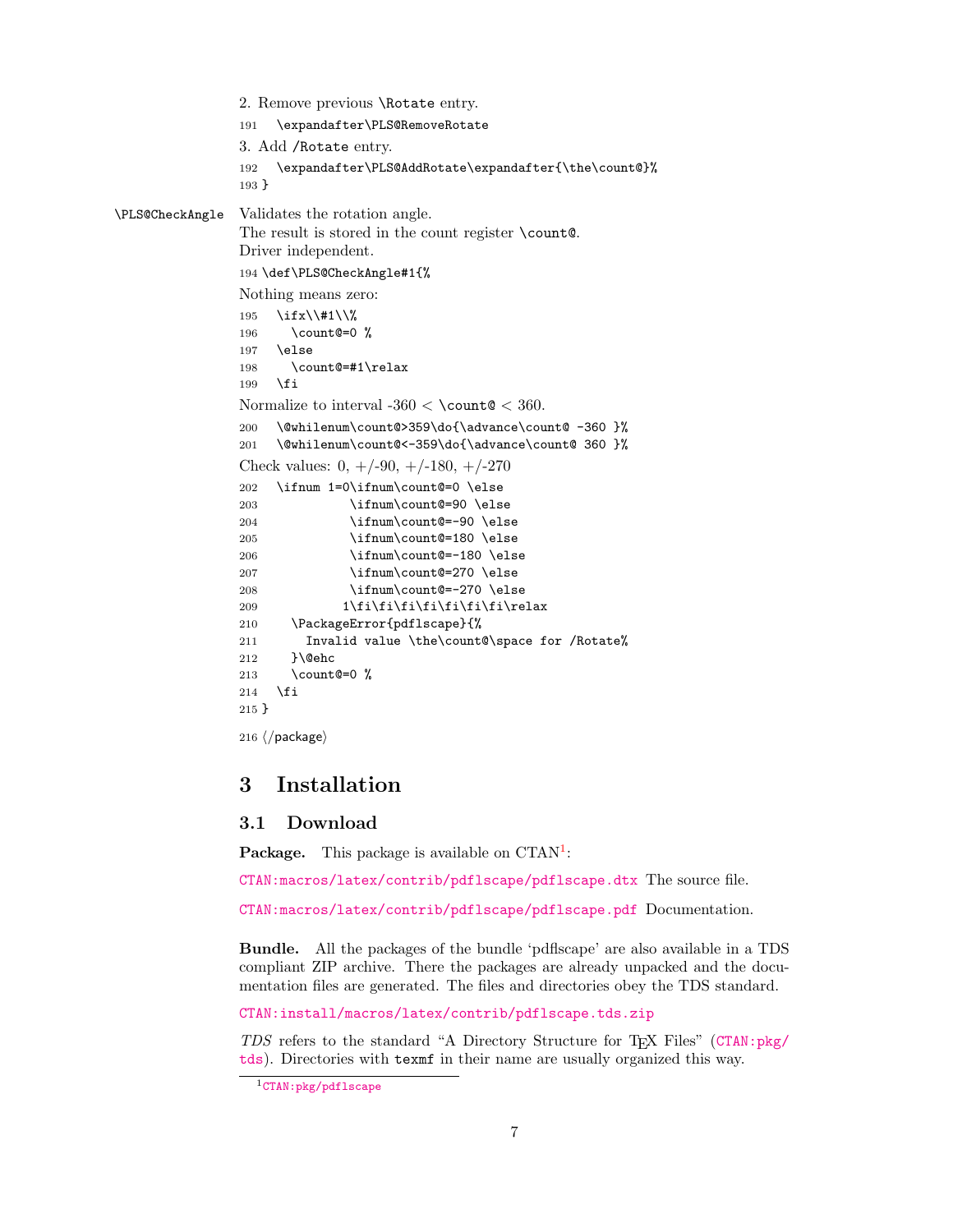#### <span id="page-7-0"></span>3.2 Bundle installation

Unpacking. Unpack the pdflscape.tds.zip in the TDS tree (also known as texmf tree) of your choice. Example (linux):

```
unzip pdflscape.tds.zip -d "/texmf
```
#### <span id="page-7-1"></span>3.3 Package installation

Unpacking. The .dtx file is a self-extracting docstrip archive. The files are extracted by running the .dtx through plain TFX:

tex pdflscape.dtx

TDS. Now the different files must be moved into the different directories in your installation TDS tree (also known as texmf tree):

```
pdflscape.sty \rightarrow tex/lates/pdflscape/pdflscape.stypdflscape.pdf \rightarrow doc/lates/pdflscape/pdflscape.pdfpdflscape.txt \rightarrow source/lates/pdflscape/dflscape.dtx
```
If you have a docstrip.cfg that configures and enables docstrip's TDS installing feature, then some files can already be in the right place, see the documentation of docstrip.

### <span id="page-7-2"></span>3.4 Refresh file name databases

If your T<sub>E</sub>X distribution  $(TEX\text{ Live}, \text{mikTrX}, \ldots)$  relies on file name databases, you must refresh these. For example, TEX Live users run texhash or mktexlsr.

#### <span id="page-7-3"></span>3.5 Some details for the interested

Unpacking with LATEX. The .dtx chooses its action depending on the format:

plain  $T_F X$ : Run docstrip and extract the files.

LATEX: Generate the documentation.

If you insist on using  $L^2T_FX$  for docstrip (really, docstrip does not need  $L^2T_FX$ ), then inform the autodetect routine about your intention:

```
latex \let\install=y\input{pdflscape.dtx}
```
Do not forget to quote the argument according to the demands of your shell.

Generating the documentation. You can use both the .dtx or the .drv to generate the documentation. The process can be configured by the configuration file ltxdoc.cfg. For instance, put this line into this file, if you want to have A4 as paper format:

\PassOptionsToClass{a4paper}{article}

An example follows how to generate the documentation with pdfI $\Delta T$ <sub>F</sub>X:

```
pdflatex pdflscape.dtx
makeindex -s gind.ist pdflscape.idx
pdflatex pdflscape.dtx
makeindex -s gind.ist pdflscape.idx
pdflatex pdflscape.dtx
```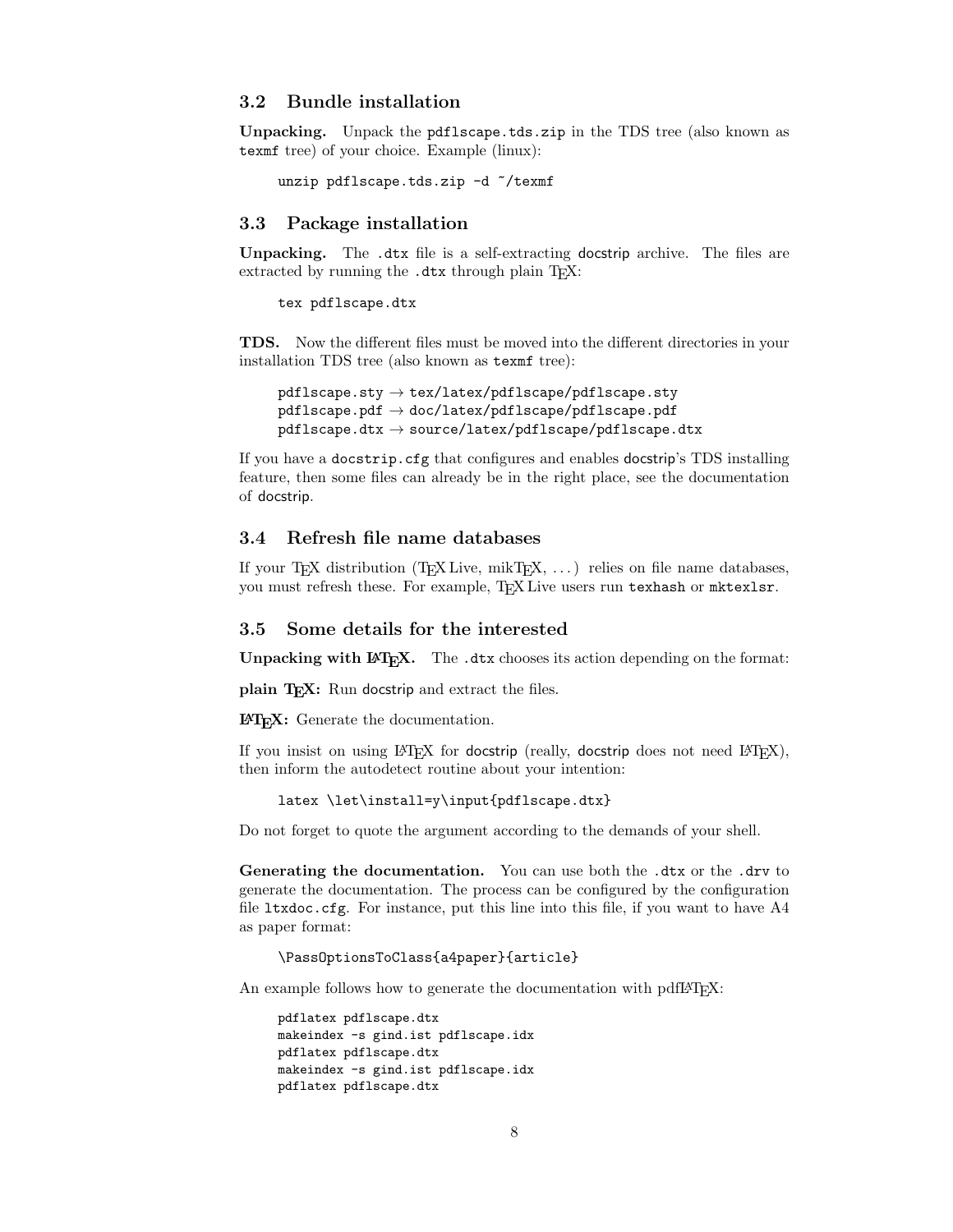# <span id="page-8-0"></span>4 History

# <span id="page-8-1"></span> $[2001/01/15 v0.1]$

• First public version, published in [de.comp.text.tex](news:de.comp.text.tex): ["Re: Querformat, pdfLaTex und thumbpdf"](https://groups.google.com/group/de.comp.text.tex/msg/e054c5795e52d2b8)<sup>[2](#page-8-11)</sup>

# <span id="page-8-2"></span> $[2001/02/04 \text{ v}0.2]$

- Minor documentation update.
- CTAN.

# <span id="page-8-3"></span>[2004/05/11 v0.3]

• Support for dvipdfm added.

## <span id="page-8-4"></span> $[2004/05/12 \text{ v}0.4]$

• Bug fix: support for multipage landscape environment for all drivers except for pdftex.

# <span id="page-8-5"></span>[2006/02/20 v0.5]

- DTX framework.
- LPPL 1.3
- Code is not changed.

## <span id="page-8-6"></span> $[2006/04/24 \text{ v}0.6]$

- Bug fix: \PLS@RemoveRotate reinserted for \PLS@Rotate.
- Fix for \PLS@RemoveRotate (dvips/dvipdfm): \PLS@EverhShi hook is cleared.

# <span id="page-8-7"></span> $[2007/04/11\ v0.7]$

• Line ends sanitized.

# <span id="page-8-8"></span> $[2007/04/17 \text{ v}0.8]$

• Package atbegshi replaces everyshi.

# <span id="page-8-9"></span> $[2007/10/21\ v0.9]$

- Driver detection for  $X \nsubseteq T$ FX added.
- Fix for rotation angles  $\leq$  -360 or  $\geq$  360.

### <span id="page-8-10"></span> $[2008/08/11 \text{ v}0.10]$

- Code is not changed.
- URLs updated.

<span id="page-8-11"></span><sup>2</sup>Url: <https://groups.google.com/group/de.comp.text.tex/msg/e054c5795e52d2b8>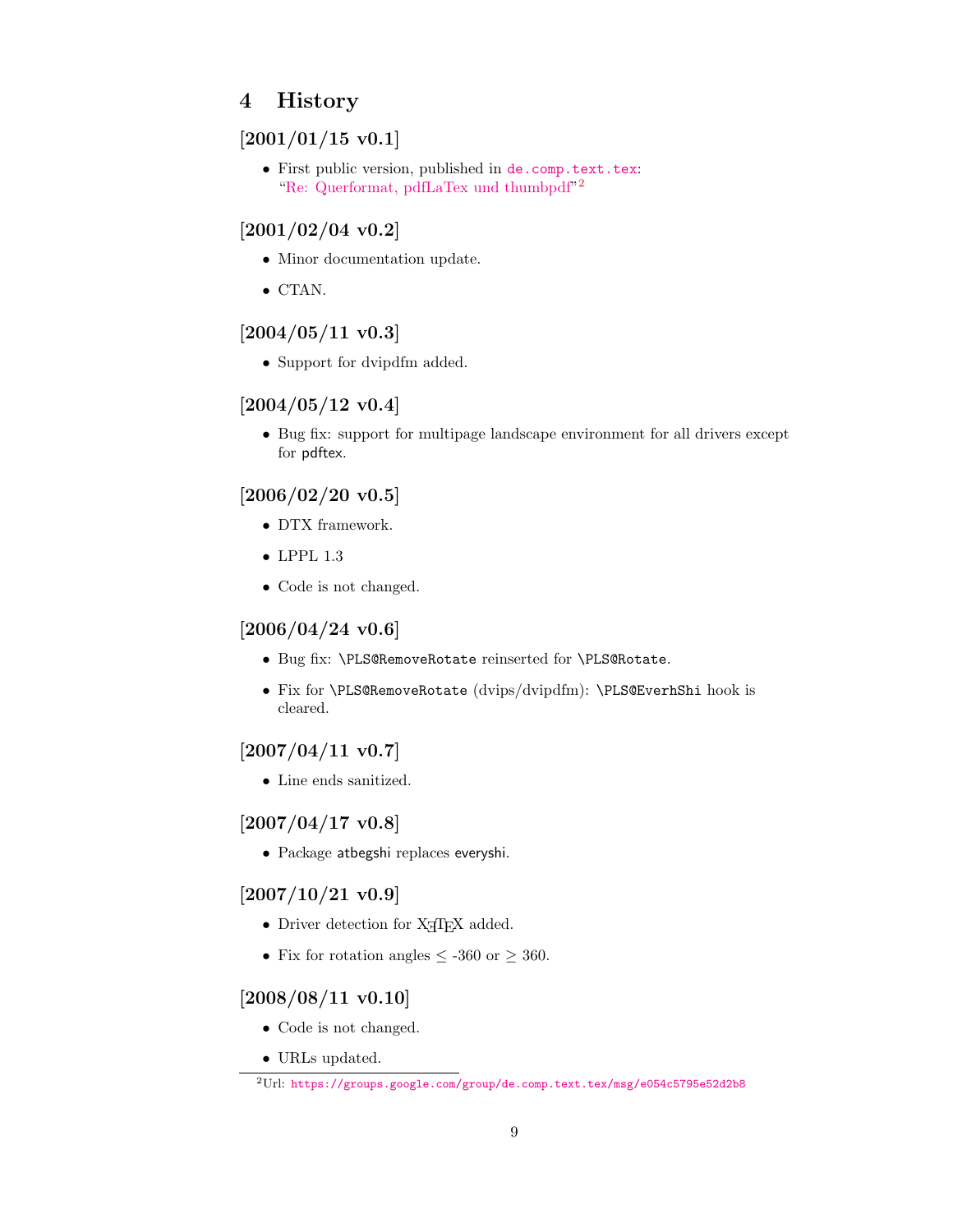# <span id="page-9-0"></span> $[2016/05/14$  v0.11]

• LuaTeX Compatibility

# <span id="page-9-1"></span> $[2019/12/05\ v0.12]$

- Documentation updates.
- iftex package.

# <span id="page-9-2"></span>5 Index

Numbers written in italic refer to the page where the corresponding entry is described; numbers underlined refer to the code line of the definition; plain numbers refer to the code lines where the entry is used.

| <b>Symbols</b>                                                 | \if $x \ldots 23, 30, 34, 42, 46, 57,$                                                     |
|----------------------------------------------------------------|--------------------------------------------------------------------------------------------|
|                                                                | 63, 73, 77, 90, 92, 94, 96, 109,                                                           |
| \@empty . 5, 6, 21, 23, 30, 34, 42, 57,                        | 114, 115, 120, 139, 147, 168, 195                                                          |
| 73, 90, 96, 109, 150, 165, 171, 183                            | 56                                                                                         |
| $\frac{134}{137}$ , 142                                        |                                                                                            |
| $\text{Qundefined} \ldots \ldots \ldots \quad 92, 114, 115$    | L                                                                                          |
| $\text{Qwhilenum}$ 200, 201                                    | $\label{eq:main} \verb \land and \verb scale    \verb  \ldots  \verb   \verb   \verb 185 $ |
|                                                                |                                                                                            |
|                                                                | М                                                                                          |
| A                                                              | $MessageBreak \dots \dots \dots \dots 49,66$                                               |
| $\lambda$ advance $200, 201$                                   |                                                                                            |
| \afterassignment  141                                          | N                                                                                          |
| $\verb+\AtBeginShipout + \dots + 149, 170$                     |                                                                                            |
| \AtBeginShipoutBox . 155, 160, 176, 178                        | P                                                                                          |
|                                                                | \PackageError  48, 65, 110, 210                                                            |
| В                                                              | \PackageInfo  44, 59, 79, 104                                                              |
| $\text{box} \ldots \ldots \ldots \ldots \ldots \quad 160, 178$ | $\n\text{PassOptionsToPackage} \dots \dots \ 32, 36$                                       |
| $\mathbf C$                                                    | \pdfpageattr                                                                               |
|                                                                | . 114, 116, 124, 125, 132, 134, 138                                                        |
| $\count@$ 192,                                                 |                                                                                            |
| 196, 198, 200, 201, 202, 203,                                  | $\PES@RemoveRotate  133, 137, 141$                                                         |
| 204, 205, 206, 207, 208, 211, 213                              | \PLS@AddRotate  121, 151, 172, 192                                                         |
| $\Upsilon$ : CurrentOption  9, 24, 26                          | \PLS@AtBeginShipout  149,                                                                  |
|                                                                | 150, 154, 165, 170, 171, 175, 183                                                          |
| D                                                              | $\PES@CheckAngle \dots \dots \ 189, 194$                                                   |
| $\Delta$ PeclareOption  8, 22                                  | $\PLS@driver \ldots \ldots \ldots 6, 10,$                                                  |
| $\{do \dots \dots \dots \dots \dots \dots \ 200, 201$          | 42, 43, 46, 52, 57, 58, 63, 69, 73,                                                        |
|                                                                | 78, 80, 90, 103, 109, 120, 147, 168                                                        |
| E                                                              | $\Delta 5, 9, 30, 32, 49, 66$                                                              |
| $\end{math}$ candscape  186                                    | \PLS@RemoveRotate . 130, 165, 183, 191                                                     |
|                                                                | \PLS@Rotate  185, 186, 187                                                                 |
| G                                                              |                                                                                            |
| $\qquad$ Qaddto@macro  185, 186                                | 15, 16, 17, 18, 19, 20, 21, 23,                                                            |
| \Gin@driver  77                                                | 24, 26, 34, 36, 40, 43, 44, 46,                                                            |
| \Gin@PS@raw  92, 94, 96, 156                                   | 52, 55, 58, 60, 63, 69, 72, 75,                                                            |
|                                                                | 77, 85, 86, 87, 88, 89, 91, 103,                                                           |
| I                                                              | 105, 119, 120, 146, 147, 167, 168                                                          |
| \ifnum 92, 122, 152, 173,                                      | \ProcessOptions<br>29                                                                      |
| 202, 203, 204, 205, 206, 207, 208                              |                                                                                            |
| $\left\{\text{ifpdf}\dots\dots\dots\dots\right\}$              | $\verb+\ProvidesPackage + \dots + \dots + \dots + 3$                                       |